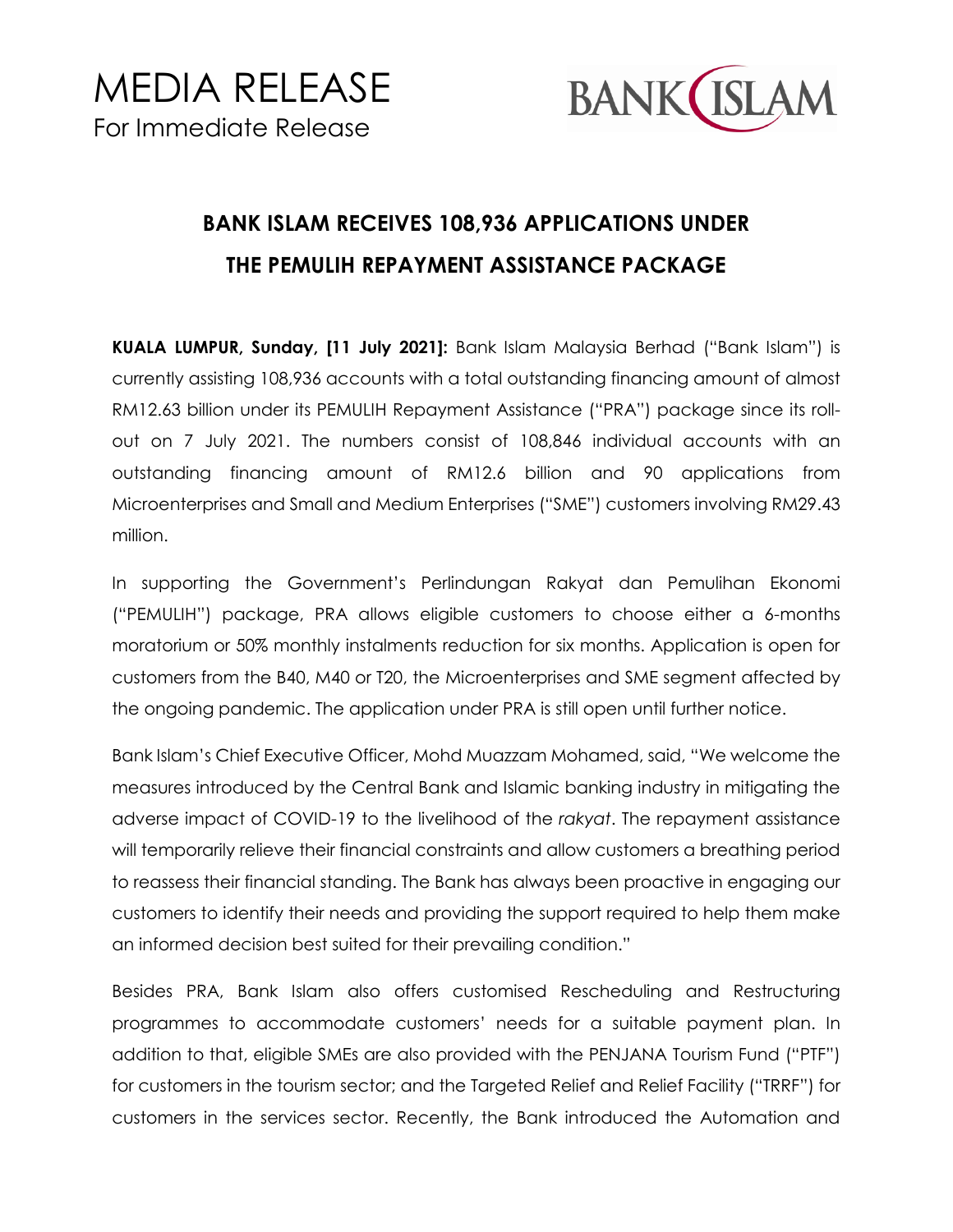Digitalisation Facility ("ADF") for SMEs looking for incentives to automate their processes and digitalise operations for better efficiency.

Bank Islam also offers the BIC-i Balance Conversion (BBC) Programme for credit cardholders who seek temporary financial relief. The eligible Bank Islam Credit Card-i card members may convert the principal amount of outstanding statement balances into an instalment plan under term financing at an effective profit rate of 13% p.a. for 36 months.

Echoing the statements from BNM, the Bank assures its customers that their Central Credit Reference Information System ("CCRIS") record will not be affected should they opt-in for payment assistance.

Mohd Muazzam adds, "The Bank acknowledges the varying impacts this pandemic has on our customers. On top of that, the prolonged movement restriction order will undoubtedly affect economic activities. As a Bank that emphasises *Advancing Prosperity for All*, we are committed to supporting customer resiliency in this uncertain period by managing their financial commitment. Bank Islam urges customers needing assistance to reach out and indicate their preferred assistance option. Rest assured, our dedicated team stands ready to address your queries at all times."

| Category                | <b>Application Channels</b>                                        |  |  |
|-------------------------|--------------------------------------------------------------------|--|--|
| Individuals             | the<br>available<br>Complete<br>e-form<br>at<br>$\bullet$          |  |  |
|                         | https://vao.bankislam.com.my/ppb/                                  |  |  |
| MSME and SME            | Please contact Relationship Manager; or<br>$\bullet$               |  |  |
|                         | Submission at SME Hubs or branches; or<br>$\bullet$                |  |  |
|                         | Email sme-assist@bankislam.com.my<br>$\bullet$                     |  |  |
| Islam<br>Credit<br>Bank | Send short message service (SMS) YESPBANRIC to 66300;<br>$\bullet$ |  |  |
| Card-i members          | or                                                                 |  |  |
|                         | Submit<br>e-Form<br>the<br>completed<br>αt<br>$\bullet$            |  |  |
|                         | https://vao.bankislam.com.my/BC/; or                               |  |  |
|                         | Download Bank Islam Credit Card-i Balance Conversion<br>$\bullet$  |  |  |
|                         | <b>Programme Application Form at Bank Islam Corporate</b>          |  |  |

Customers can apply via the following channels: